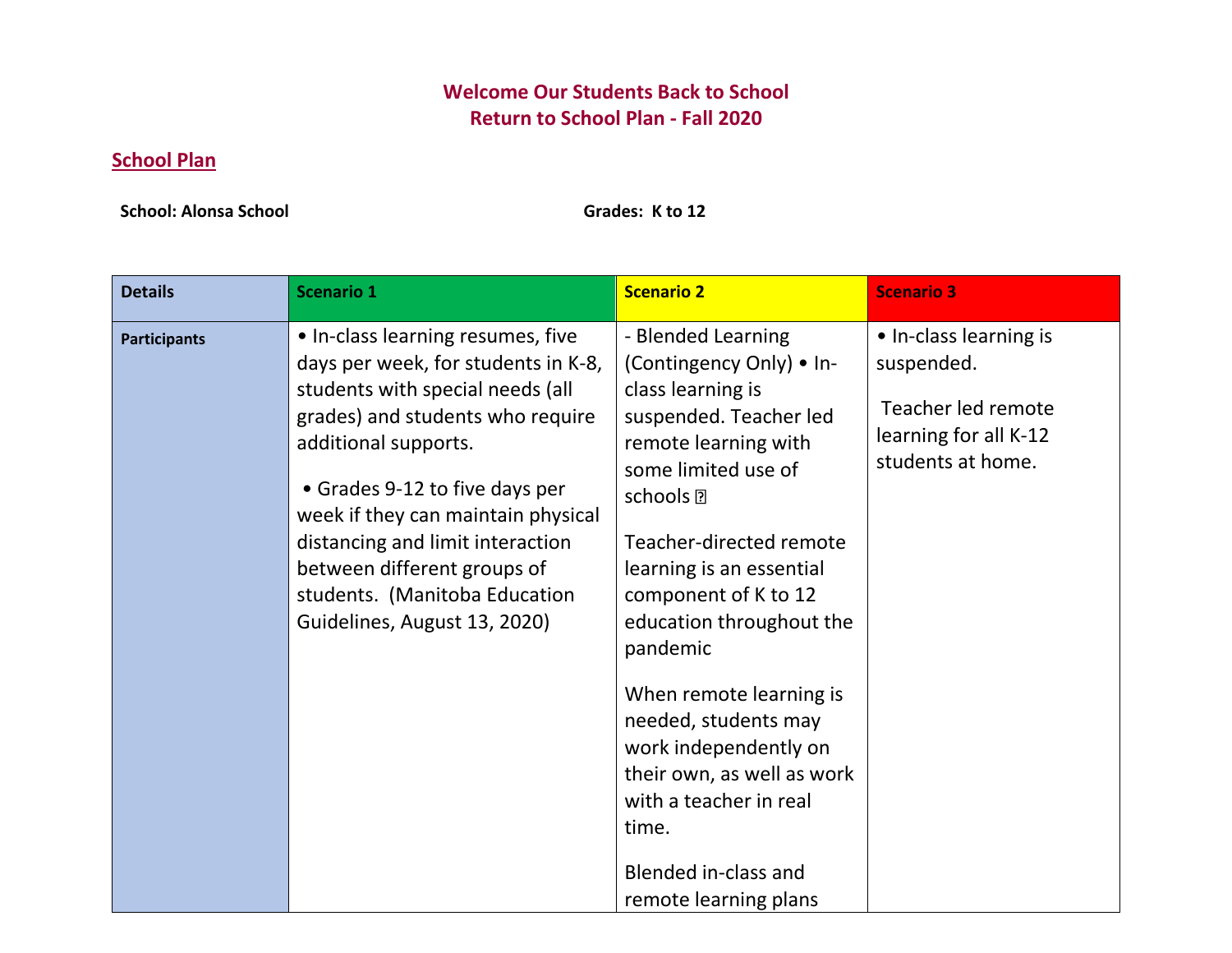|                             |                                                                                                                                                                                                                                                                                                                                                                                                                                                                                                                                                                                                   | may need to be<br>implemented on short<br>notice and may be in<br>response to isolation due<br>to illness from exposures.                                                                                                                                                                                                                                                                                                                  |                                                     |
|-----------------------------|---------------------------------------------------------------------------------------------------------------------------------------------------------------------------------------------------------------------------------------------------------------------------------------------------------------------------------------------------------------------------------------------------------------------------------------------------------------------------------------------------------------------------------------------------------------------------------------------------|--------------------------------------------------------------------------------------------------------------------------------------------------------------------------------------------------------------------------------------------------------------------------------------------------------------------------------------------------------------------------------------------------------------------------------------------|-----------------------------------------------------|
| <b>School Day Structure</b> |                                                                                                                                                                                                                                                                                                                                                                                                                                                                                                                                                                                                   |                                                                                                                                                                                                                                                                                                                                                                                                                                            |                                                     |
| <b>Timetables</b>           | •K to Gr 8 Single classes will stay<br>together to avoid interactions with<br>other groups/classes<br>K to Gr. 6 They will occupy the<br>west end of the school<br>Gr 7 to 12 will occupy the east end<br>of the school<br>Gr. 9 to 12 have small<br>groups/classes.<br>They will have single classes for<br>required courses where possible.<br>For electives classes they will use<br>physical distancing as required.<br>• For all elective classes larger<br>groups (e.g. several classes or<br>grades) are minimal but where<br>necessary the amount of<br>interaction between students will | in-class learning will be<br>suspended, but school<br>facilities may be used for<br>specific programming,<br>following the guidelines<br>for the limited use of<br>school facilities.<br>Local needs will guide<br>decisions around the use<br>of school facilities<br>Two metres of physical<br>distancing is required.<br>Class cohorts can operate<br>within a school setting at<br>the same time provided<br>groups can be kept apart. | classes will be suspended<br>for all K-12 students. |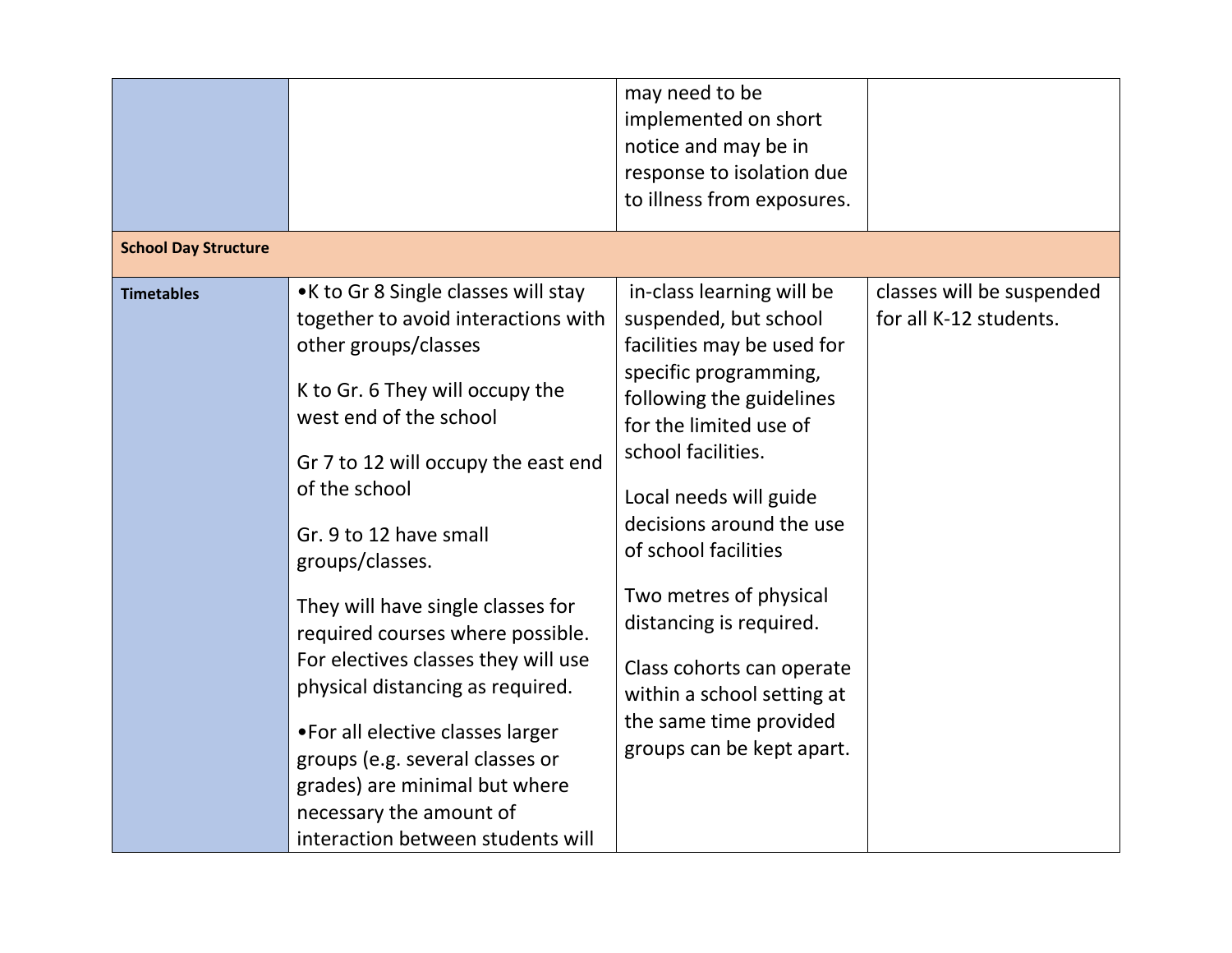|                          | be reduced and larger spaces will<br>be used.<br>To reduce hallway interactions<br>teachers will be moving between<br>classes within the wing of their<br>designated instructional areas.<br>• Timetable in-class students by<br>cohorts to avoid mixing of groups.<br>• Field trips will not be scheduled<br>must be cancelled.<br>Physical education will be held<br>outdoors weather permitting.                           |                                                                                                                                                                                                                                                                                                        |                                                                                                                        |
|--------------------------|-------------------------------------------------------------------------------------------------------------------------------------------------------------------------------------------------------------------------------------------------------------------------------------------------------------------------------------------------------------------------------------------------------------------------------|--------------------------------------------------------------------------------------------------------------------------------------------------------------------------------------------------------------------------------------------------------------------------------------------------------|------------------------------------------------------------------------------------------------------------------------|
| <b>Arrival/Dismissal</b> | Buses arrive for 8:30 at the south<br>entrance<br>Only one bus will disembark at a<br>time under supervision<br>Students will enter the school and<br>immediately use hand sanitizer or<br>wash hands then proceed directly<br>to class<br>Only when the entrance is clear of<br>students and the entrance cleaned<br>will the next bus disembark<br>At the end of the day dismissal,<br>students will be called for each bus | Parents will bring their<br>students to the south<br>entrance of the school<br>Students will be asked the<br>covid 19 questions before<br>entry<br>Students will use hand<br>sanitizer/hand washing<br>upon entry and be<br>escorted directly to class<br>At the end of the<br>scheduled time, parents | Homework packages will<br>be prepared for 2 week<br>blocks and made available<br>on Wednesday afternoons<br>for pickup |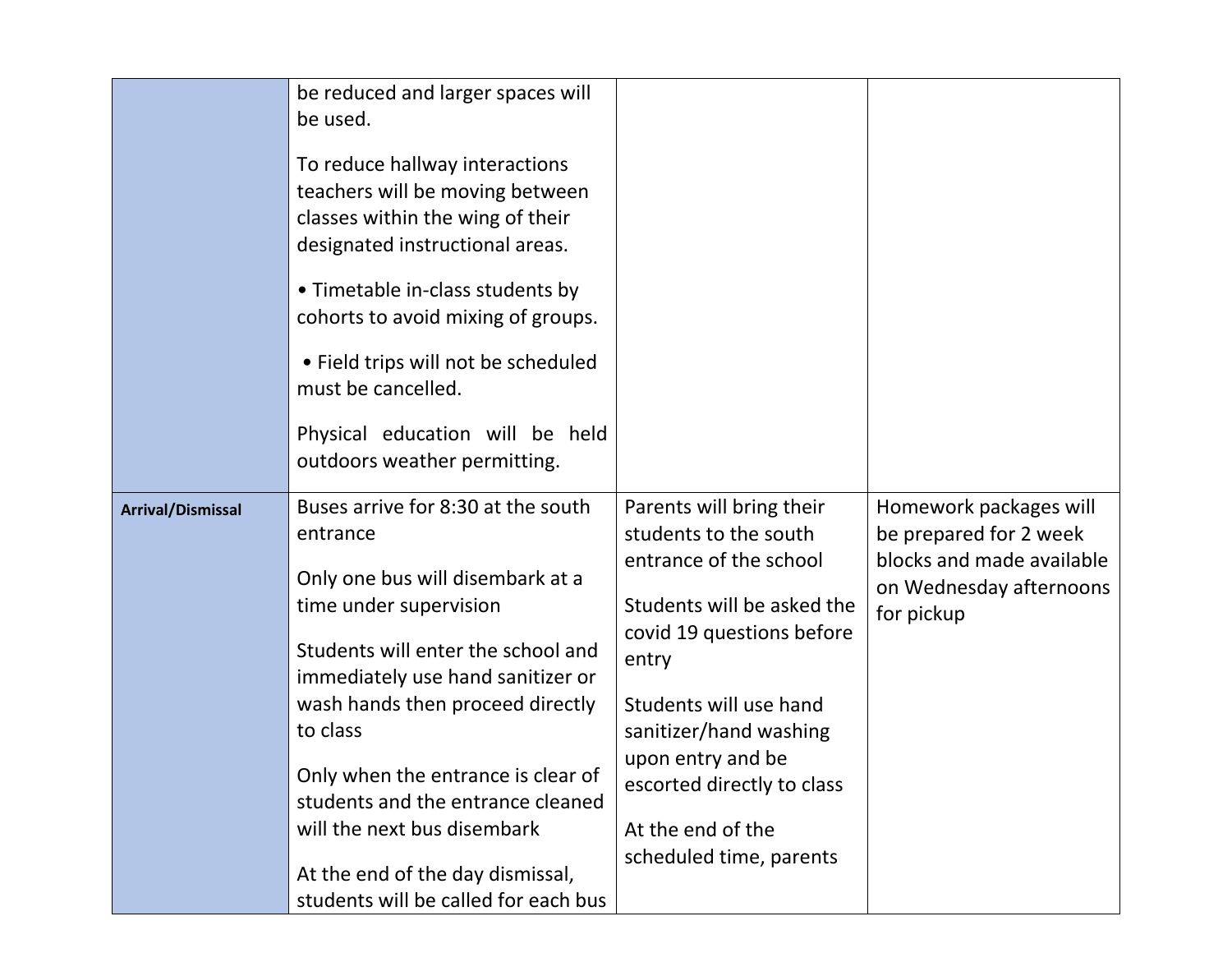|                                       | individually. Only when all<br>students have exited the school<br>and loaded a bus will the next<br>group be called.<br>All buses will depart after all are<br>loaded.                                           | will pick up students at<br>the south door                                      |                                    |
|---------------------------------------|------------------------------------------------------------------------------------------------------------------------------------------------------------------------------------------------------------------|---------------------------------------------------------------------------------|------------------------------------|
| <b>Movement of</b><br><b>Students</b> | K to Gr. 12 will have staggered<br>times for recess/breaks and<br>washroom use.                                                                                                                                  | Students who are in the<br>building will follow the<br>plan of the first level. | No students are in the<br>building |
|                                       | Times will be arranged for the<br>minimum of interaction between<br>classroom groups.                                                                                                                            |                                                                                 |                                    |
|                                       | Each group from K to 6 will go out<br>for recess so students are<br>separated and the doorways<br>cleaned before the next group<br>exits.                                                                        |                                                                                 |                                    |
|                                       | Upon re-entry students will come<br>in groups and immediately use<br>sanitizer/hand washing then go<br>immediately to class                                                                                      |                                                                                 |                                    |
|                                       | Students wash hands before and<br>after recess - Students follow<br>physical distancing with support<br>from supervision staff - Individual<br>cohorts have their own play<br>equipment (e.g. soccer balls, etc) |                                                                                 |                                    |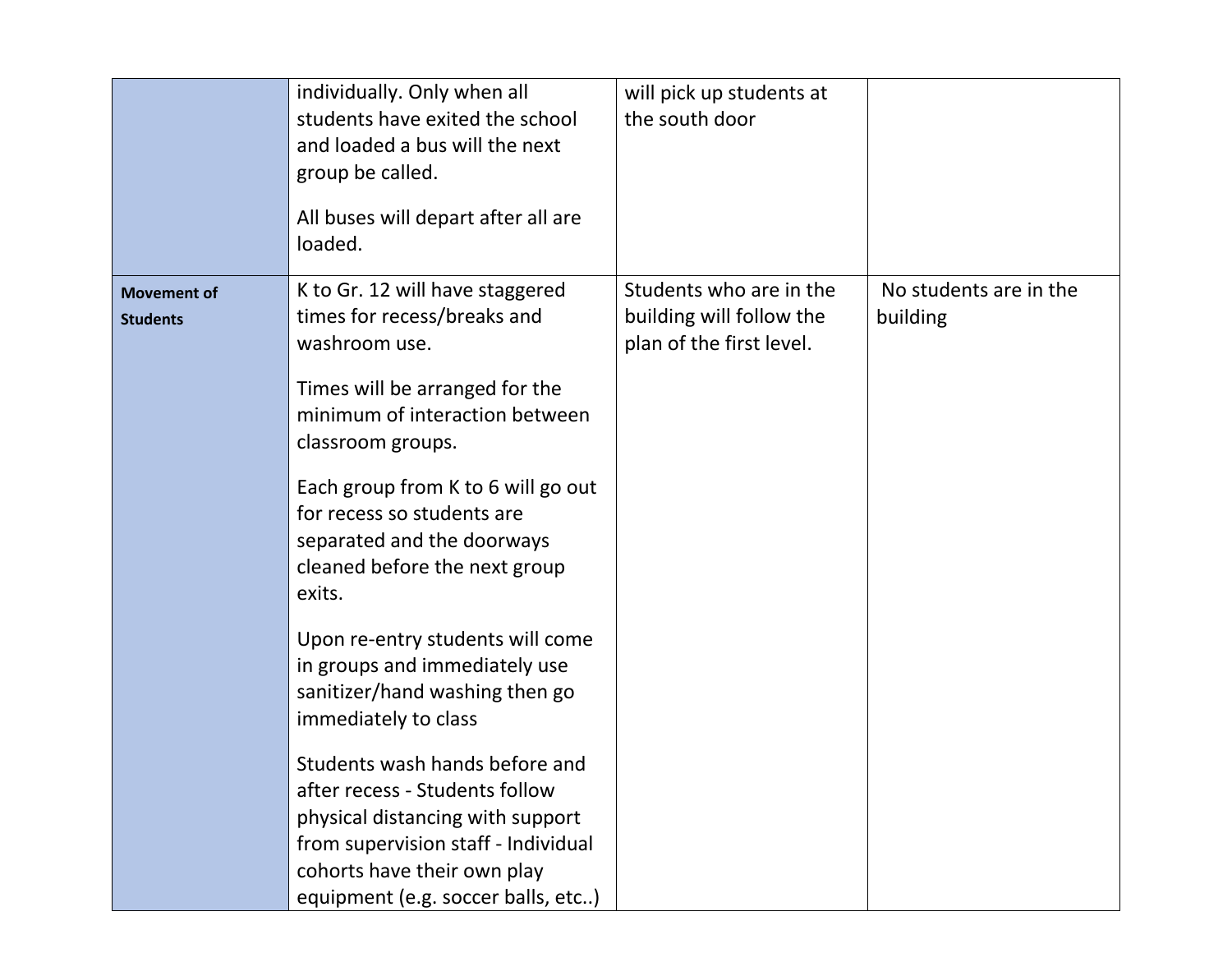|                                   | and it must be cleaned between<br>uses - Recesses are staggered in<br>order to support less congestion<br>and less group sizes<br>Lunch recess will follow the same<br>pattern. Students will eat their<br>lunches in the assigned classrooms<br>Gr. 7 to 12 will have staggered<br>washroom breaks in the morning<br>and the afternoon.<br>Gr. 7 to 12 will eat lunch in their<br>assigned homerooms. |                                                                                                                  |                                    |
|-----------------------------------|--------------------------------------------------------------------------------------------------------------------------------------------------------------------------------------------------------------------------------------------------------------------------------------------------------------------------------------------------------------------------------------------------------|------------------------------------------------------------------------------------------------------------------|------------------------------------|
| <b>Academic Program</b>           |                                                                                                                                                                                                                                                                                                                                                                                                        |                                                                                                                  |                                    |
| <b>Classroom</b><br>Configuration | Emphasis will be on safety and<br>cleanliness<br>K to 6 students will be in single<br>classes<br>Students will have assigned<br>seating with physical distancing<br>between students<br>Students will have their own<br>supplies which will be kept at their<br>desks at all times                                                                                                                     | Students will be expected<br>to maintain physical<br>distancing when in the<br>building-hallways and<br>homeroom | No students are in the<br>building |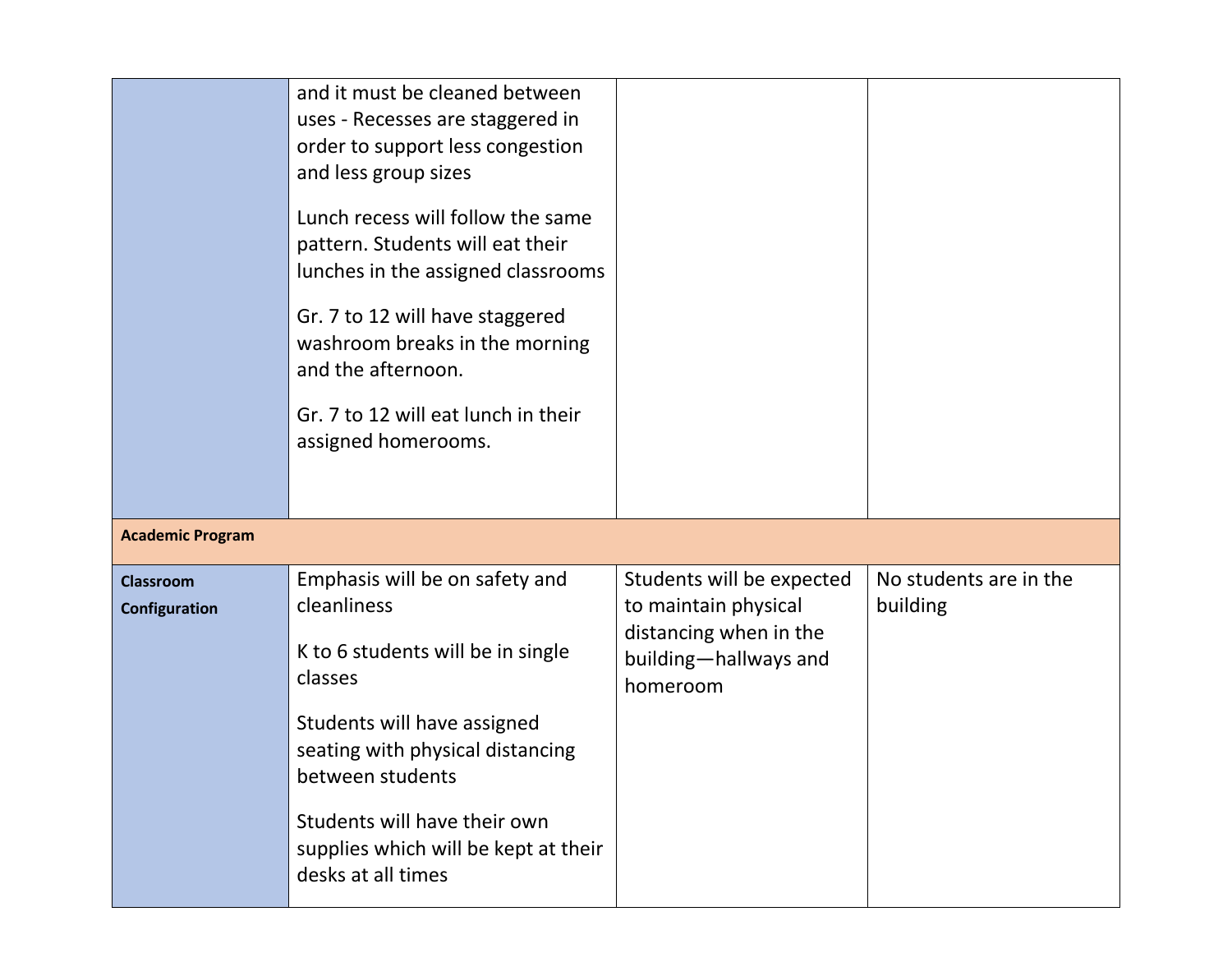|                    | Gr. 7 to 12 will have assigned<br>seating with physical distancing                                                                                                            |                                                                                                                           |                                                                                                 |
|--------------------|-------------------------------------------------------------------------------------------------------------------------------------------------------------------------------|---------------------------------------------------------------------------------------------------------------------------|-------------------------------------------------------------------------------------------------|
|                    | Schedule increased cleaning and<br>sanitation during the day                                                                                                                  |                                                                                                                           |                                                                                                 |
|                    | Time will be devoted towards<br>hand hygiene                                                                                                                                  |                                                                                                                           |                                                                                                 |
|                    | Display COVID-19 information<br>signs                                                                                                                                         |                                                                                                                           |                                                                                                 |
|                    | Explain foot traffic flow in<br>entrances, hallway and shared<br>space to avoid congestion                                                                                    |                                                                                                                           |                                                                                                 |
|                    | Review supply, breakfast and<br>lunch time food handling and no-<br>sharing policies                                                                                          |                                                                                                                           |                                                                                                 |
|                    | Limit toys and equipment that<br>cannot be sanitized in class and for<br>playground use                                                                                       |                                                                                                                           |                                                                                                 |
|                    | Limit the use of space that does<br>not allow for physical distancing                                                                                                         |                                                                                                                           |                                                                                                 |
| <b>Instruction</b> | Instruction will begin with<br>recovery from last year as needed.<br>Assessments will be conducted to<br>ensure instruction is appropriate<br>for the individual student need | Instruction will be<br>provided to individuals<br>and small groups<br>Students will have team<br>meetings on the internet | Students will have team<br>meetings on the internet<br>as an option for classroom<br>attendance |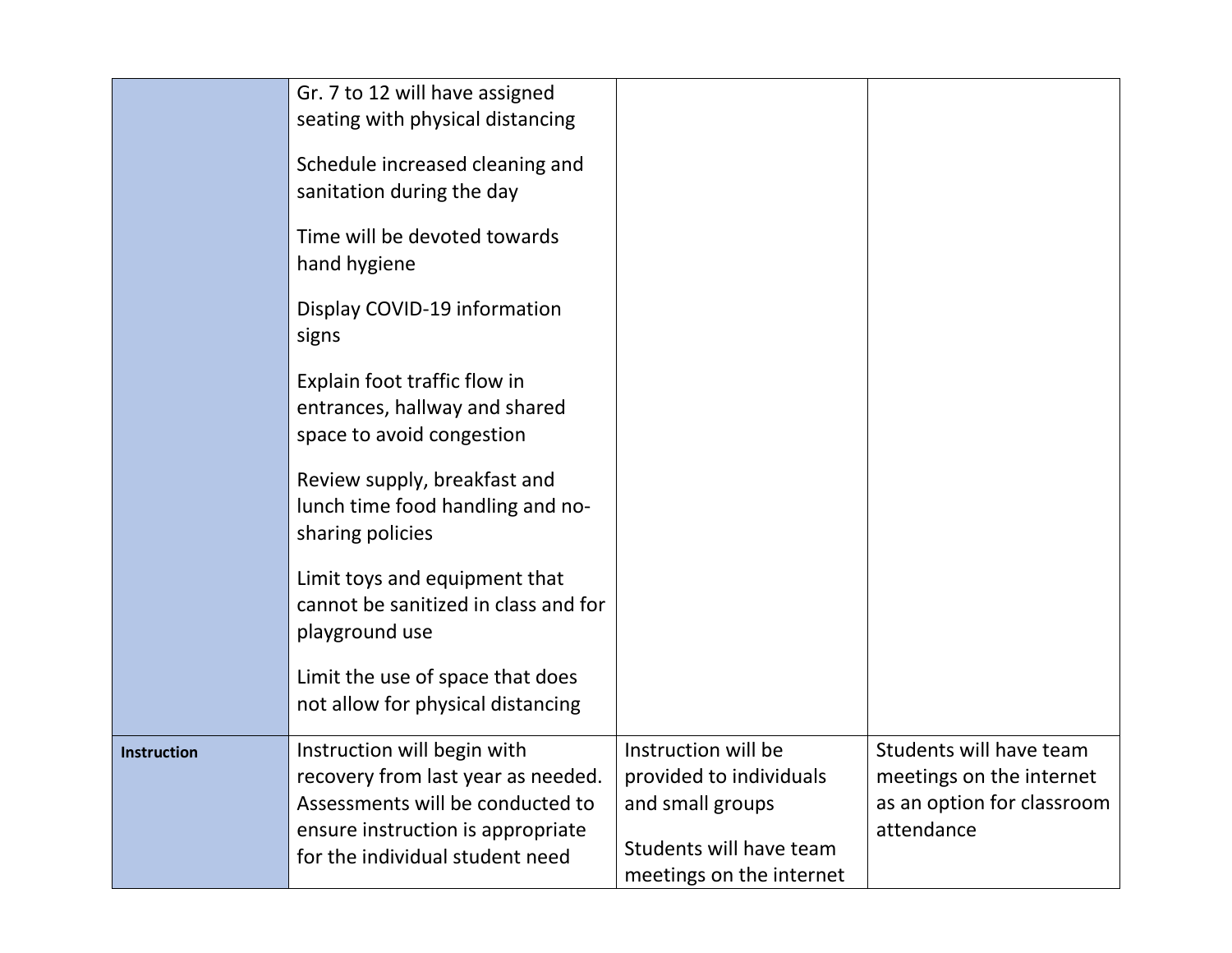| Teachers will focus on Recovery<br>learning by using their recovery<br>plans developed in June 2020 - The<br>focus is on filling in the gaps. With<br>an emphasis on the essential<br>curriculum outcomes. | as an option for classroom<br>attendance<br>packages will be prepared<br>for students who have<br>limited access | Work packages will be<br>prepared for students<br>who have limited access |
|------------------------------------------------------------------------------------------------------------------------------------------------------------------------------------------------------------|------------------------------------------------------------------------------------------------------------------|---------------------------------------------------------------------------|
| Teachers will provide instruction<br>and individualized assistance while<br>maintaining physical distancing'                                                                                               |                                                                                                                  |                                                                           |
| Teach how to access online<br>programs made available for<br>school use: email, Teams and Read<br>and math programs                                                                                        |                                                                                                                  |                                                                           |
| K to 12 Learning Focus will remain<br>on the cores with complemental<br>cross-curricular subjects to<br>complement and support learning.                                                                   |                                                                                                                  |                                                                           |
| Electives will be offered still but<br>they will be the first to flex over<br>if/when needed to support the<br>core subjects.                                                                              |                                                                                                                  |                                                                           |
| Gr 9 to 12 Students in the school<br>will have assigned classrooms<br>throughout the school day. No<br>student will have an unassigned<br>classroom period.                                                |                                                                                                                  |                                                                           |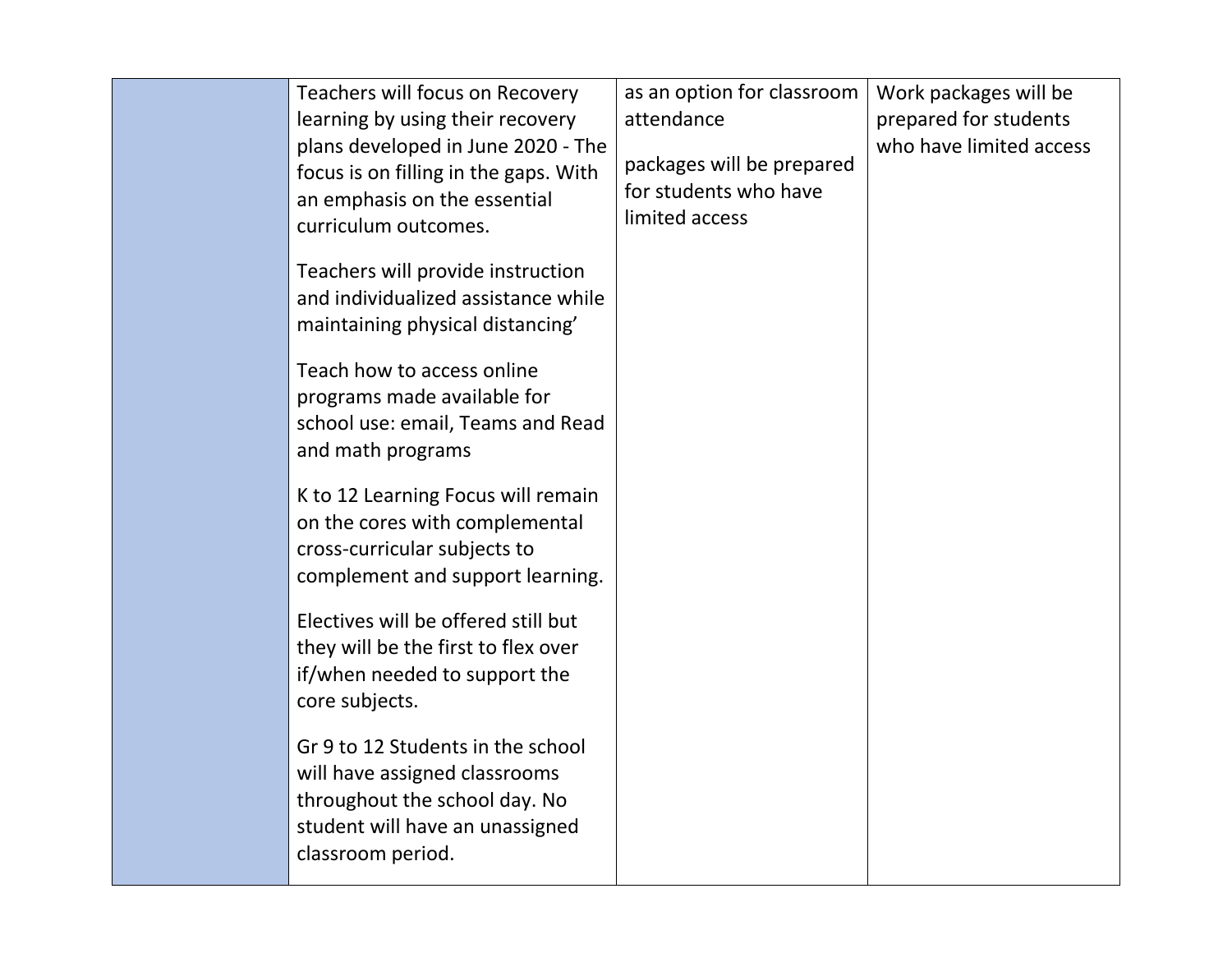| <b>Assessment and</b><br><b>Reporting</b> | Assessments will be conducted to<br>determine the individual needs of<br>students.                                                                  | Same as level 1 | Same as level 1 |
|-------------------------------------------|-----------------------------------------------------------------------------------------------------------------------------------------------------|-----------------|-----------------|
|                                           | Reading Assessment Kits are<br>available to support student<br>assessment                                                                           |                 |                 |
|                                           | Reading Intervention Programs are<br>available to support reading<br>intervention/recovery                                                          |                 |                 |
|                                           | Parents will be kept informed by<br>phone, parent portal and with the<br>monthly progress reports that are<br>issued by each teacher each<br>month. |                 |                 |
|                                           | Communication from parents to<br>teachers is encouraged throughout                                                                                  |                 |                 |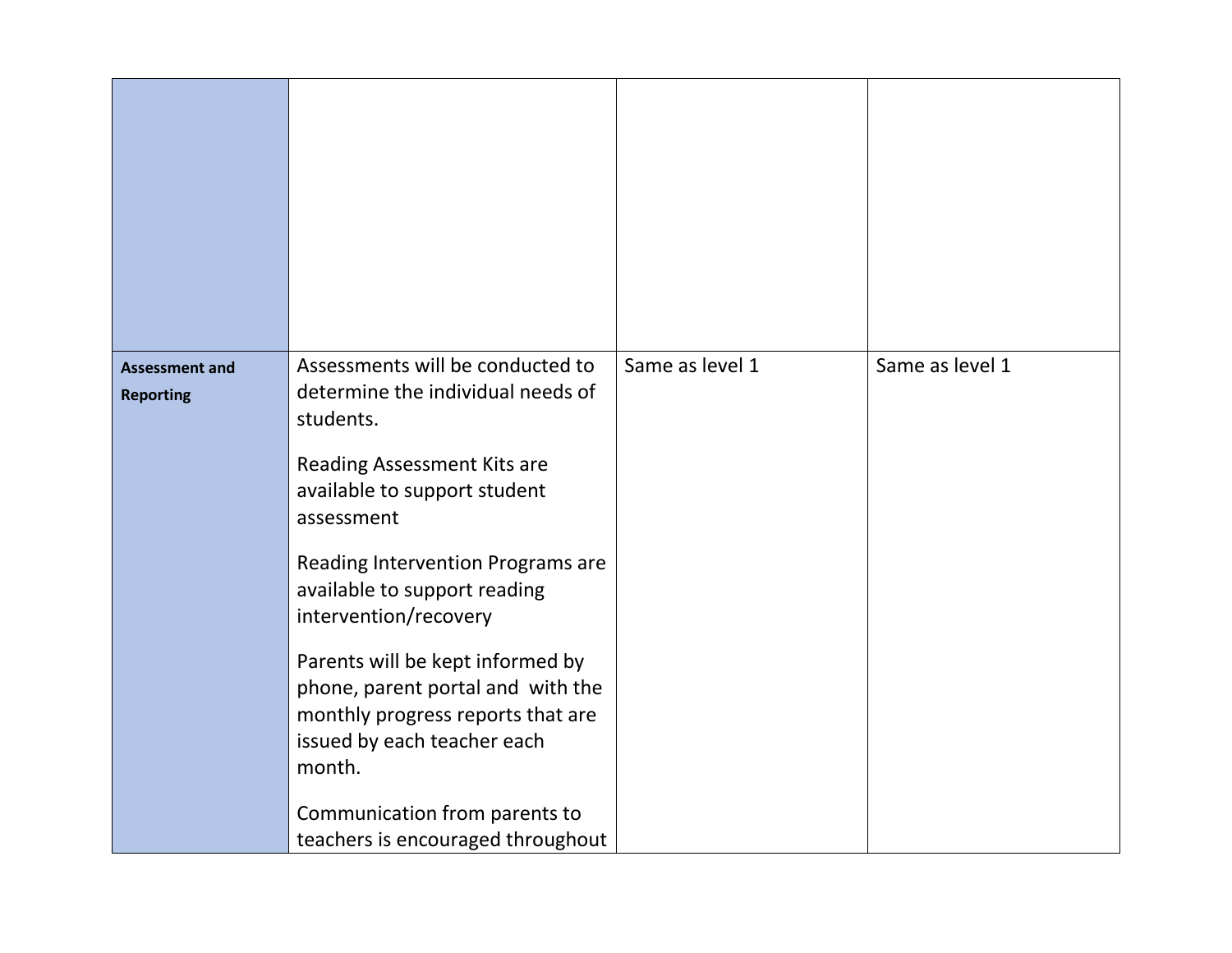| the year especially during the early<br>start of this year.                                                                                                                                                                                                                                                                                                                                                                                                                                                                                                                                                                                                                                                                                                                                                                                                                                                  |                                                                                                                                               |                                                                                                                                               |
|--------------------------------------------------------------------------------------------------------------------------------------------------------------------------------------------------------------------------------------------------------------------------------------------------------------------------------------------------------------------------------------------------------------------------------------------------------------------------------------------------------------------------------------------------------------------------------------------------------------------------------------------------------------------------------------------------------------------------------------------------------------------------------------------------------------------------------------------------------------------------------------------------------------|-----------------------------------------------------------------------------------------------------------------------------------------------|-----------------------------------------------------------------------------------------------------------------------------------------------|
| K to Gr. 6 students will have their<br><b>School Supplies and</b><br>own school supplies at their desks<br><b>Personal Belongings</b><br>at all times. Special assignments<br>will have supplies provided by the<br>school<br>Outdoor clothing will be kept at<br>desks when possible during class<br>time<br>Gr. 7 to 12 will have their own<br>school supplies in their home<br>rooms. All books will be kept in the<br>classroom in appropriate storage<br>areas.<br>Lockers are provided for outdoor<br>clothing. These will have minimal<br>access during the school day.<br>Computers, laptops and ipads will<br>be available for student use.<br>Students will be assigned to a<br>particular device and will only use<br>that device when necessary to do<br>so. Before and after any student<br>use, the device will be cleaned by<br>wiping down the keyboards and<br>surface areas of the device. | Students coming to the<br>school will bring their own<br>school supplies.<br>Special projects will have<br>supplies provided by the<br>school | Students coming to the<br>school will bring their own<br>school supplies.<br>Special projects will have<br>supplies provided by the<br>school |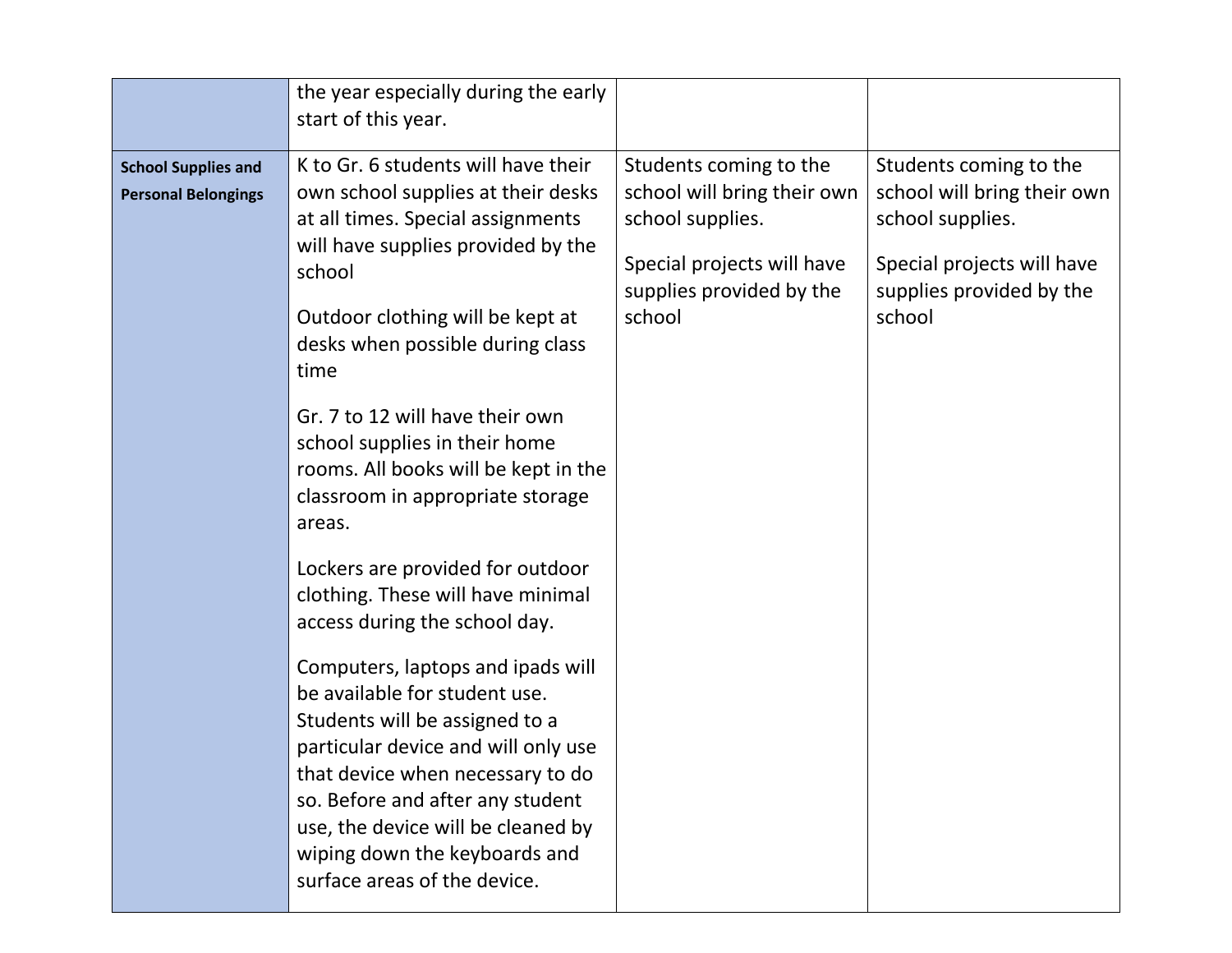|                                  | K to Gr. 6 will have primary use of<br>the elementary laptops and ipads.<br>Gr. 7 to 12 will have primary use of<br>the high school laptops and<br>computer lab.                                                 |                 |                                    |
|----------------------------------|------------------------------------------------------------------------------------------------------------------------------------------------------------------------------------------------------------------|-----------------|------------------------------------|
| <b>Alternate Learning Spaces</b> |                                                                                                                                                                                                                  |                 |                                    |
| Gym                              | The gym will be available as an<br>addition space for classroom use<br>The gym will not be available at<br>anytime during the day or after<br>hours for use.                                                     | Same as level 1 | No students are in the<br>building |
| Library                          | The library will be available as an<br>additional space for classroom<br>use.<br>Library books for classroom use<br>will be put in classrooms by the<br>teacher or librarian at intervals for<br>students to use | Same as level 1 |                                    |
| <b>Common</b><br>Area/Canteen    | The canteen is not available for<br>either the breakfast program or<br>for lunch preparation<br>This area is to be unused as it is<br>the entrance area for students                                             | Same as level 1 |                                    |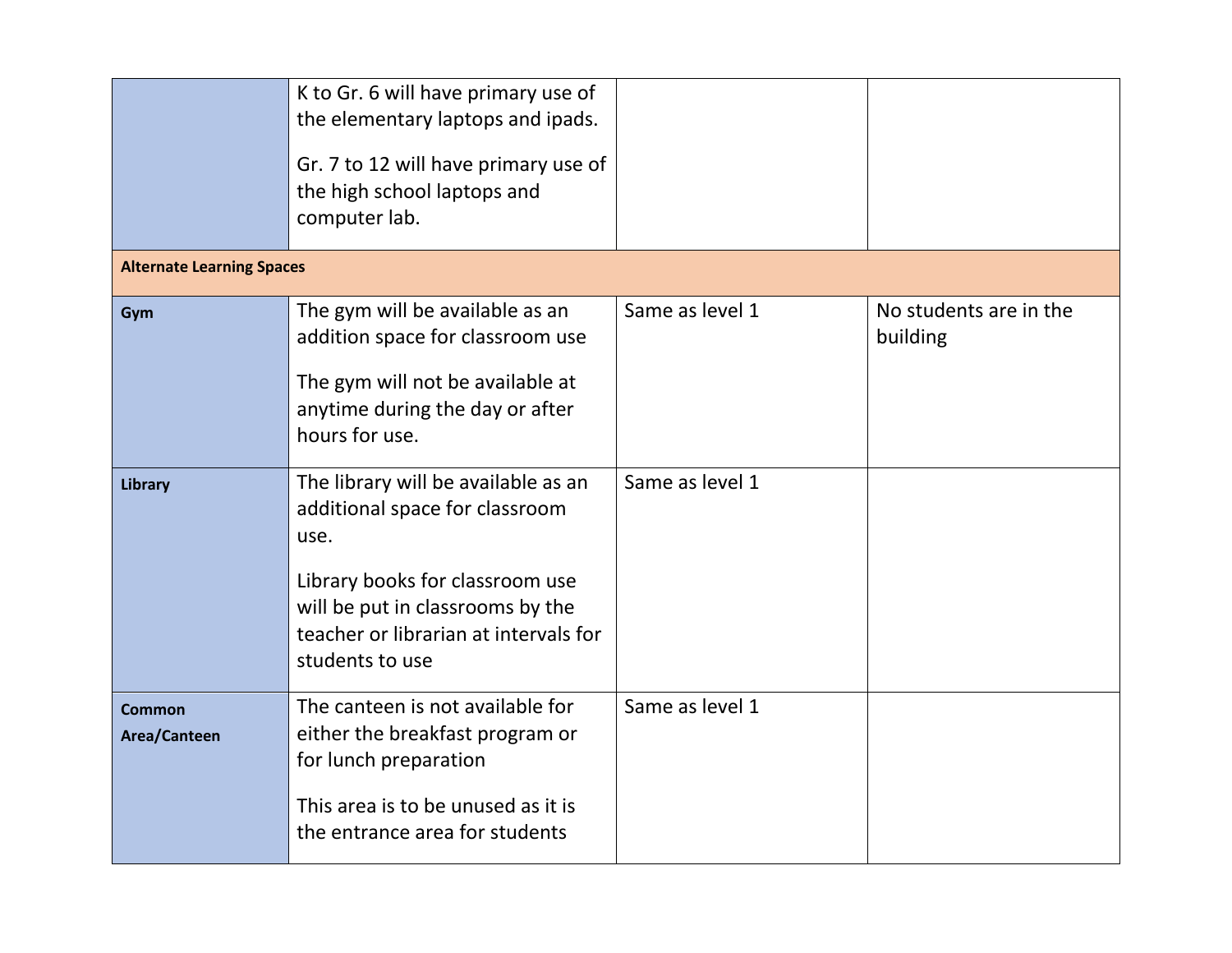|                                | The East entrance area is to be<br>unused during the day.<br>Seating in the hallway will have<br>limited use<br>All students are expected to bring<br>lunches that do not require<br>microwave heating or assistance<br>of staff to open the product. |  |
|--------------------------------|-------------------------------------------------------------------------------------------------------------------------------------------------------------------------------------------------------------------------------------------------------|--|
| <b>Transition to school in</b> | Parents are asked to transport                                                                                                                                                                                                                        |  |
| the fall                       | their own children to and from<br>school. If not possible the Division<br>will provide transportation to<br>eligible students.                                                                                                                        |  |
| <b>Student Well-Being</b>      | we must focus on supporting their<br>emotional, social, and mental                                                                                                                                                                                    |  |
|                                | health as we welcome them back                                                                                                                                                                                                                        |  |
|                                | to adjusting to an in-school setting                                                                                                                                                                                                                  |  |
|                                | We have access to the division                                                                                                                                                                                                                        |  |
|                                | social worker on a weekly basis<br>and as needed, the support of the                                                                                                                                                                                  |  |
|                                | teaching staff, educational                                                                                                                                                                                                                           |  |
|                                | assistants and the community<br>connector daily throughout the                                                                                                                                                                                        |  |
|                                | school day                                                                                                                                                                                                                                            |  |
|                                | Teach rules and routines -                                                                                                                                                                                                                            |  |